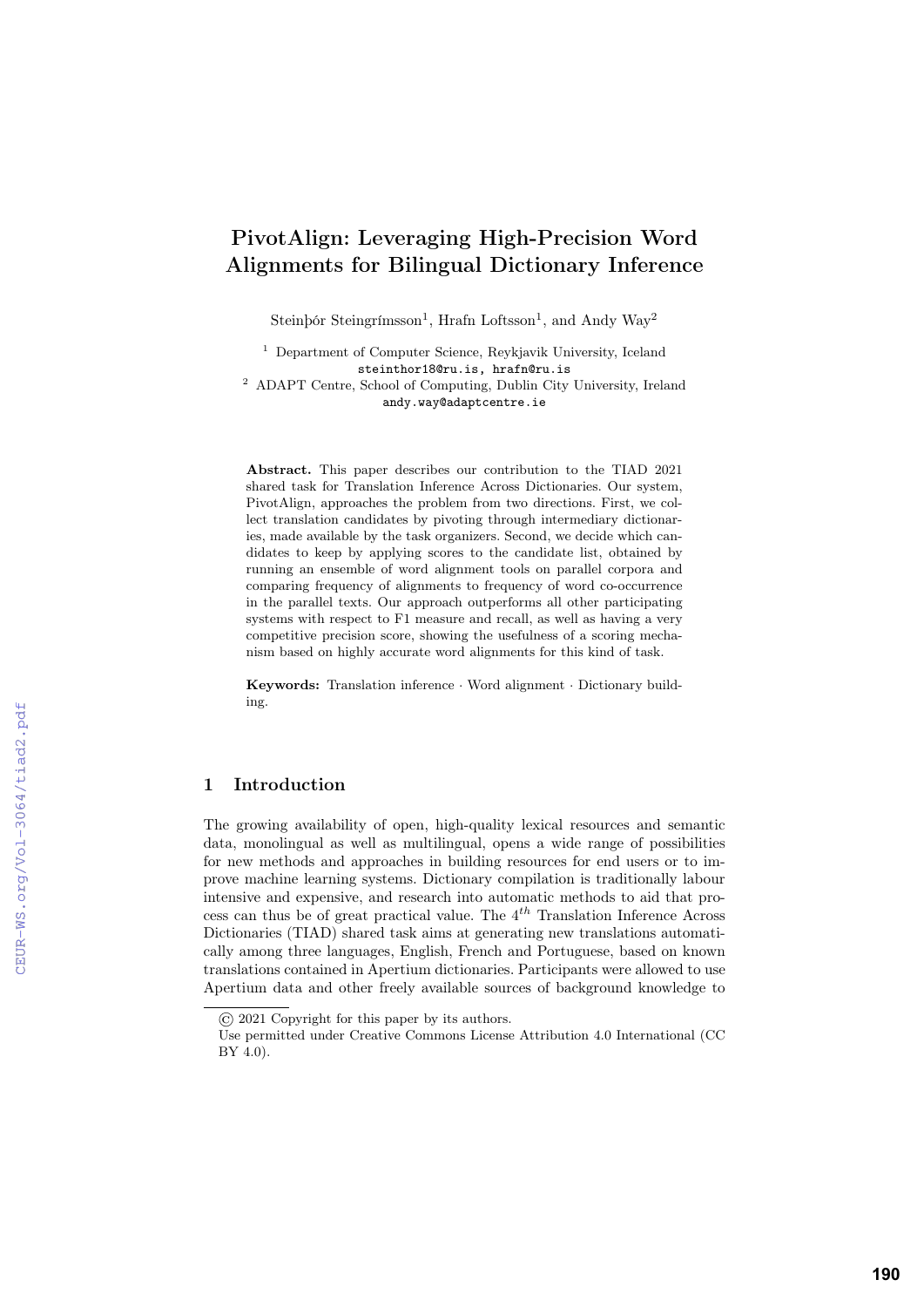improve performance, as long as no direct translation was applied. After applying their methods, participants were to submit dictionaries containing pairs of source and target languages words, along with a score indicating the estimated probability of the pair being equivalent.

Our contribution is based on two approaches applied in parallel and combined in the final step to induce the bilingual dictionary aimed for. On the one hand, we pivot through intermediary dictionaries without any attempt to discern a possible translation candidate from other candidates. On the other hand, we run an ensemble of word alignment tools on a parallel corpus to create a probability score for all aligned words.

Word alignments have previously been used for automatically inducing bilingual dictionaries, see i.e. [11], [1], [15]. This is expected as it is easy to regard the outputs of word alignment models as hypotheses for translation equivalence. However, the problem with word alignments has been that these hypotheses are not necessarily very accurate, both due to the limitations of the aligners themselves and to the limitations of the data being aligned. We try to circumvent these limitations by using CombAlign [16], a tool that combines the output of an ensemble of word aligners and returns high-precision or high-recall alignments, according to the needs of the user and the task at hand. Furthermore, the CombAlign outputs are used to produce a confidence score for each pair, which can be applied to filter and remove the most improbable pairs. This setup results in a very competitive system, with better recall and *F*<sup>1</sup> scores than other participating systems.

## 2 System Description

We start by collecting as many lexical translations as possible. We use a subset of Apertium RDF v2 [6] (see Figure 1). Our main approach (described in Section 2.2) is pivoting through either one or two intermediary languages for each language pair. In order to score the candidate lexical translations, we extract sentence pairs from a parallel corpus, align them on word level and calculate a word alignment score (described in Section 2.3) for each aligned pair of words.

## 2.1 Datasets

We use the TSV versions of the Apertium dictionaries provided by the task organizers. The dictionaries we use are represented by edges in Figure 1.

Pivoting through the Apertium graph results in a high number of translation candidates. In order to filter that output and estimate which of the candidates have the highest probability of being correct translations, we use parallel corpora and word alignments to create a probability score. We acquire parallel corpora from OPUS [18] and, for each language pair, create sets that consist of 1 million sentence pairs. The sentence pairs are sampled from the Europarl, OpenSubtitles [9], Tatoeba and TildeMODEL [14] corpora. This procedure is described in Section 2.3.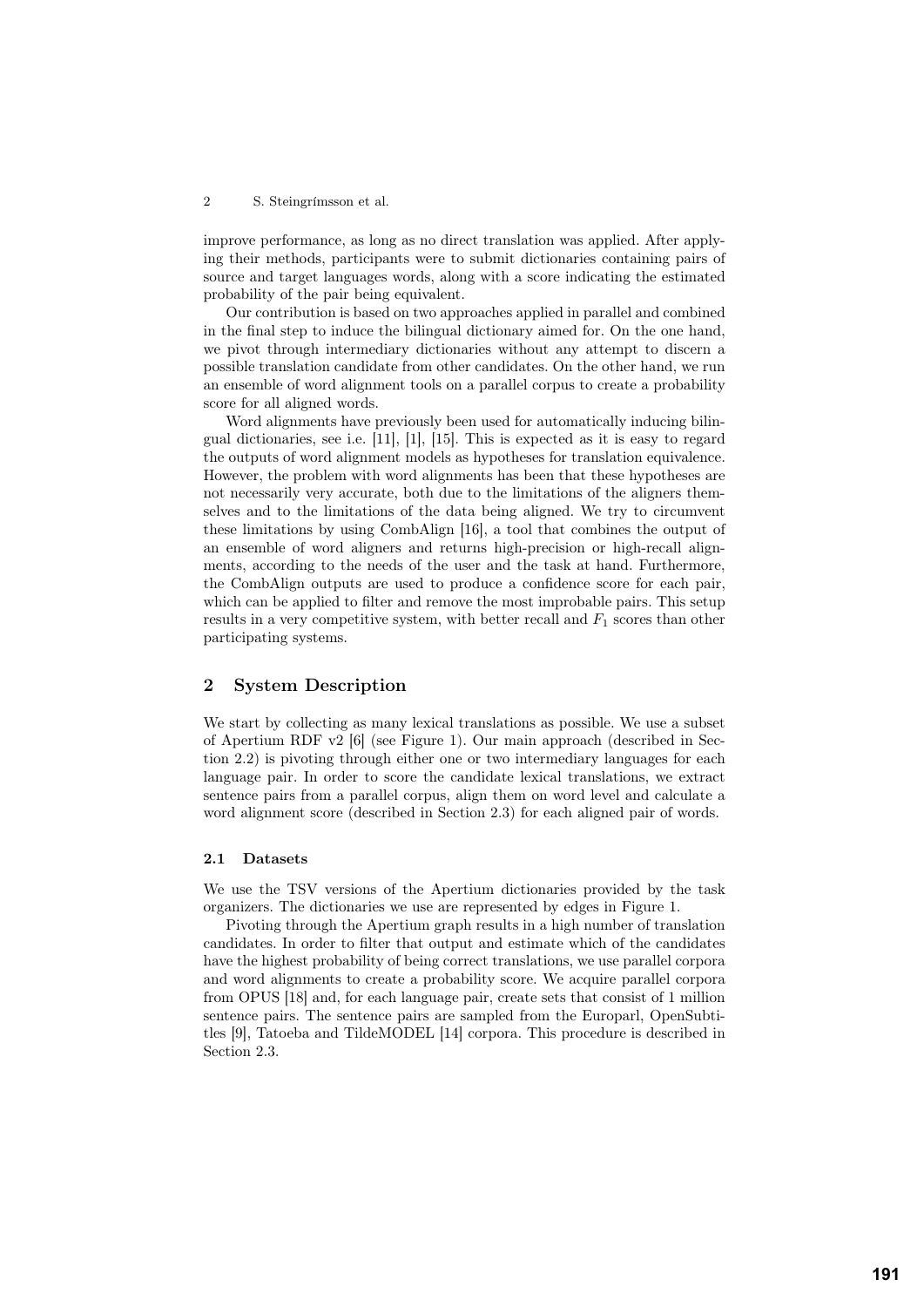

Fig. 1. The subset of the Apertium dictionaries used in the work described herein. Each bilingual dictionary is represented by an edge between vertices in the graph.



Fig. 2. Synonyms are derived by finding all target language equivalents for a source word and translating them back to the source language.

To validate our experiment, we acquired validation data from the task organizers. The validation sets contain 5% of randomly selected translations from the evaluation data source, for each language pair. According to the task organizers, the validation data is not used for the final evaluation.

#### 2.2 Pivoting

We start by defining a list of all language pairs connected in the graph between the source language and the target language of the dictionary to be inferred. We read all the dictionary data to memory, creating two dictionaries for each language pair:  $SRC \rightarrow TRG$  and  $TRG \rightarrow SRC$ .

Optionally, the system can create "synonyms" for each word in the dictionaries. They are induced by using a set of all dictionaries containing the language in question. Within each dictionary, we look for all translations of a given word and then find back-translations into the source language again, thus finding words that may be related to the original word. The induction process is illustrated in Figure 2. The synonyms can then be used to create new translation candidates, by copying entries with the source word and replacing it with a synonym.

When using the Apertium dictionaries to infer translation candidates, we start by defining the source and target language for the dictionary to be inferred, and decide how many intermediary dictionaries are allowed. Our default is two intermediary languages. In the case of  $EN \rightarrow PT$  this means 10 different paths from the source language to the target language, as illustrated in Figure 3, using edges of different colors for each path.

It has been demonstrated that by using a method called One Time Inverse Consultation (OTIC) it is possible to get a list of candidates with a good likelihood of the candidates being relevant [17]. OTIC induces a candidate list through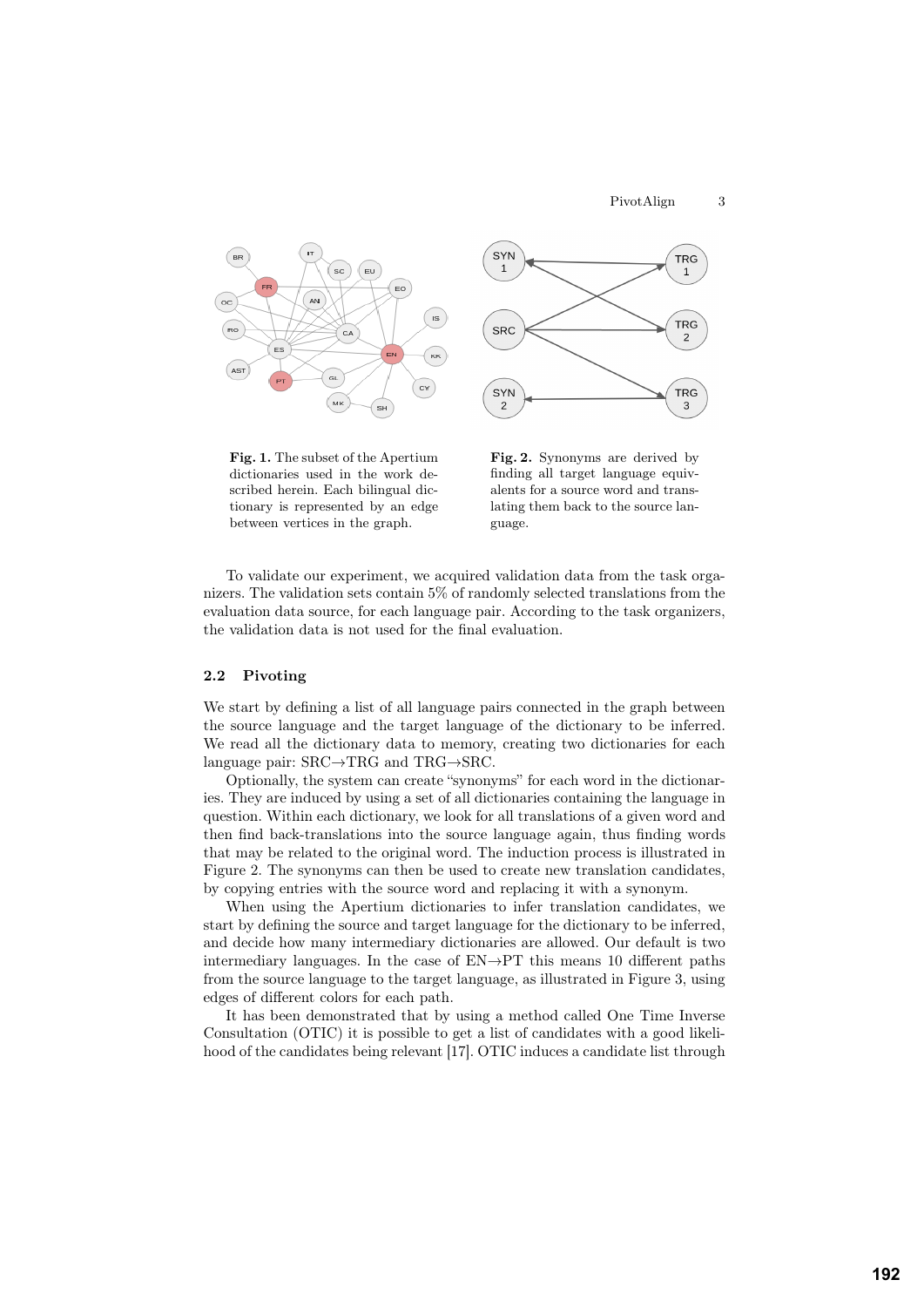a pivot language, but sets restrictions that result in pruning of unlikely candidates. OTIC is used in one of the baseline systems for this shared task. Another method is for the algorithm to be absolutely naive and accept all words inferred through an intermediary dictionary. This means that for each source language word, we look up the intermediary words, and then look up the resulting target words from the intermediary words. This is illustrated in Figure 4 for one intermediary language. In the case of two intermediary languages another layer is added.

As our method relies on a scoring mechanism external to the Apertium dictionaries, our goal in this module is to extract as many potential candidates as possible. We thus opt for the naive approach as that gives us a larger candidate list than the OTIC method. After pivoting, we have large unfiltered dictionaries for each language pair we are working with. We add an extra pivoting step and repeat the process using our new induced dictionaries, enlarging them and adding even more translation candidates.

This results in candidate lists of 50-100K candidates, depending on the language pair. Our final step is to filter that list, but first we have to build the word alignment filter.

## 2.3 Filtering with Word Alignments

For filtering the inferred translation candidates produced by the pivoting process, we create a list of translation pairs with scores based on the likelihood of the words being aligned by a high-precision word alignment process. While we would probably get more accurate scores if we used all the parallel corpora we could



Fig. 3. An example of pivoting paths in the Apertium model between English and Portuguese. Paths using one or two intermediary languages are shown, each path in a different color.

Fig. 4. Pivoting through intermediaries to collect translation candidates. The figure shows how five target language words are found for one source language word.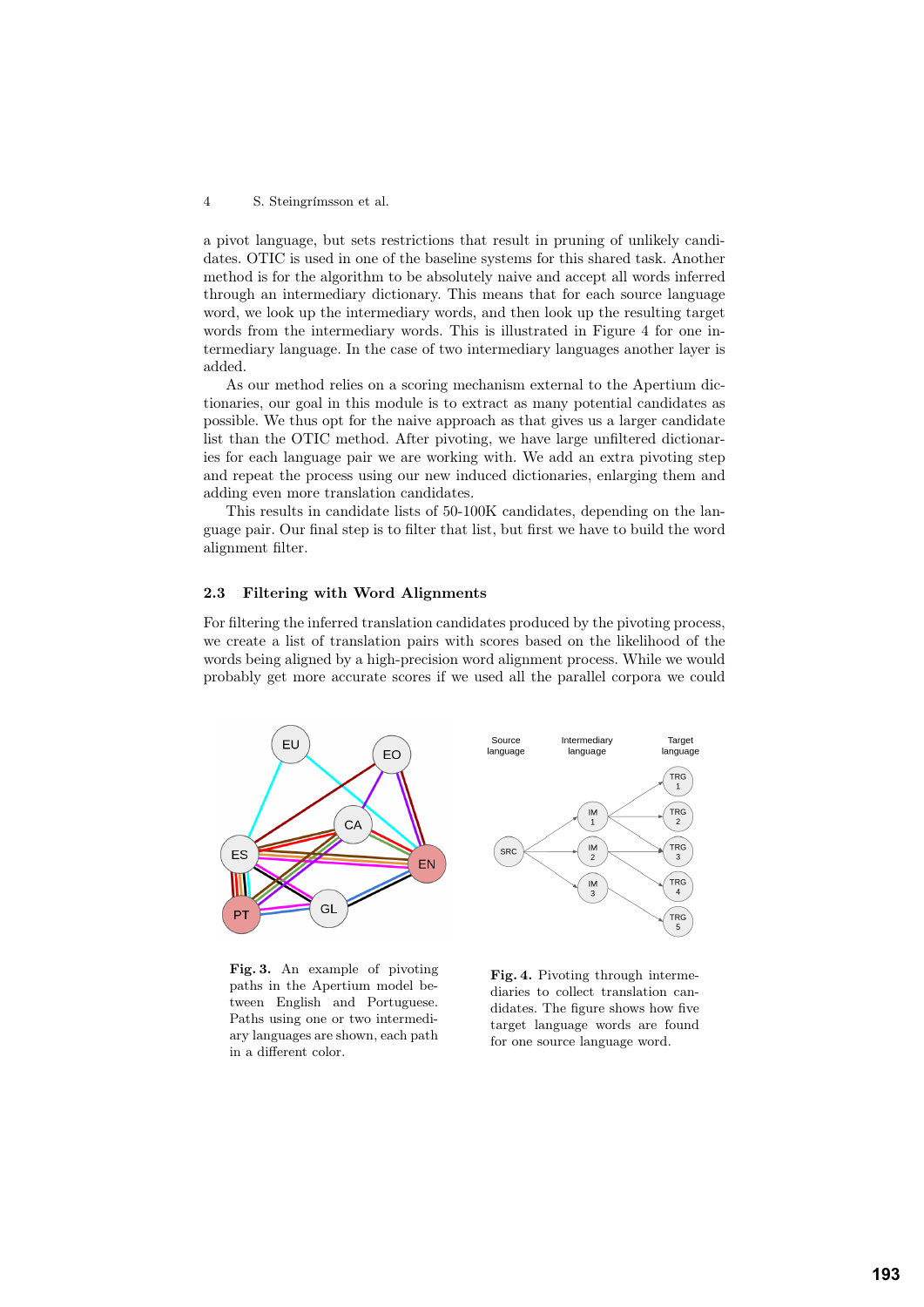get, we also wanted to use the same process for all the language pairs we are working with in order to make the results more comparable between the inferred dictionaries. We thus decided to have all parallel corpora the same size, 1 million sentence pairs. The corpora were obtained from OPUS (see Section 2.1) and the sentence pairs selected using a greedy algorithm that only accepts a sentence if it contains a word from a word of lists in the Apertium source or target language dictionary. In order to get a decent coverage, after a word has been found in 10 sentences it is removed from the list. When we have collected the sentence pairs, the sentences are lemmatized using spaCy [7], and word alignments found for each sentence using CombAlign [16]. CombAlign combines multiple alignment tools in order to obtain maximum recall or maximum precision, according to the needs of the user. In our settings, we use six word alignment models using five different word alignment systems.<sup>3</sup> The system has different settings for reaching high recall or high precision. The settings we use are the following:

- Maximum Recall: Obtained by creating a union of all alignment hypotheses from all six models.
- Maximum Precision: Obtained by a simple majority vote. Word alignments suggested by four or more models are accepted.

Our scoring formula uses the word alignment information, combined with a count of word co-occurrences in the sentence pairs. Our confidence score is calculated for each word pair  $\langle s, t \rangle$  using Equation (1):

$$
\rho(s,t) = \frac{mat(s,t)}{coc(s,t) + \lambda} \tag{1}
$$

where  $mat(s, t)$  is the one-to-one matching count, i.e. how often the words are aligned in the corpus, and  $\cos(s, t)$  is the number of one-to-one co-occurrences, i.e. count of  $\langle s, t \rangle$  appearing in a sentence pair in the corpus.  $\lambda$  is a non-negative smoothing term.

The equation was proposed by [15], but we use it with a slight variation. While [15] set the smoothing variable  $\lambda$  to 20, we set it to log<sub>2</sub> *s* where *s* is the number of sentence pairs in the corpus under consideration. The scores should be in the range [0*.*0 ... 1*.*0]. When Equation (1) returns a number higher than 1, the score is set to 1.

## 2.4 PivotAlign

We call our combined system PivotAlign.<sup>4</sup> It executes the pivoting process and the scoring mechanism. It then combines their output by applying the word alignment scores to each inferred translation candidate in the unfiltered dictionary and removes candidates that are below a certain threshold. The combined system is illustrated in Figure 5.

 $\frac{3}{3}$  SimAlign [10] (two models: one based on mBERT [3] the other on XLM-R [2]), Giza++ [12], fast\_align [5], eflomal [13], AWESoME [4]

<sup>4</sup> Available at https://github.com/steinst/PivotAlign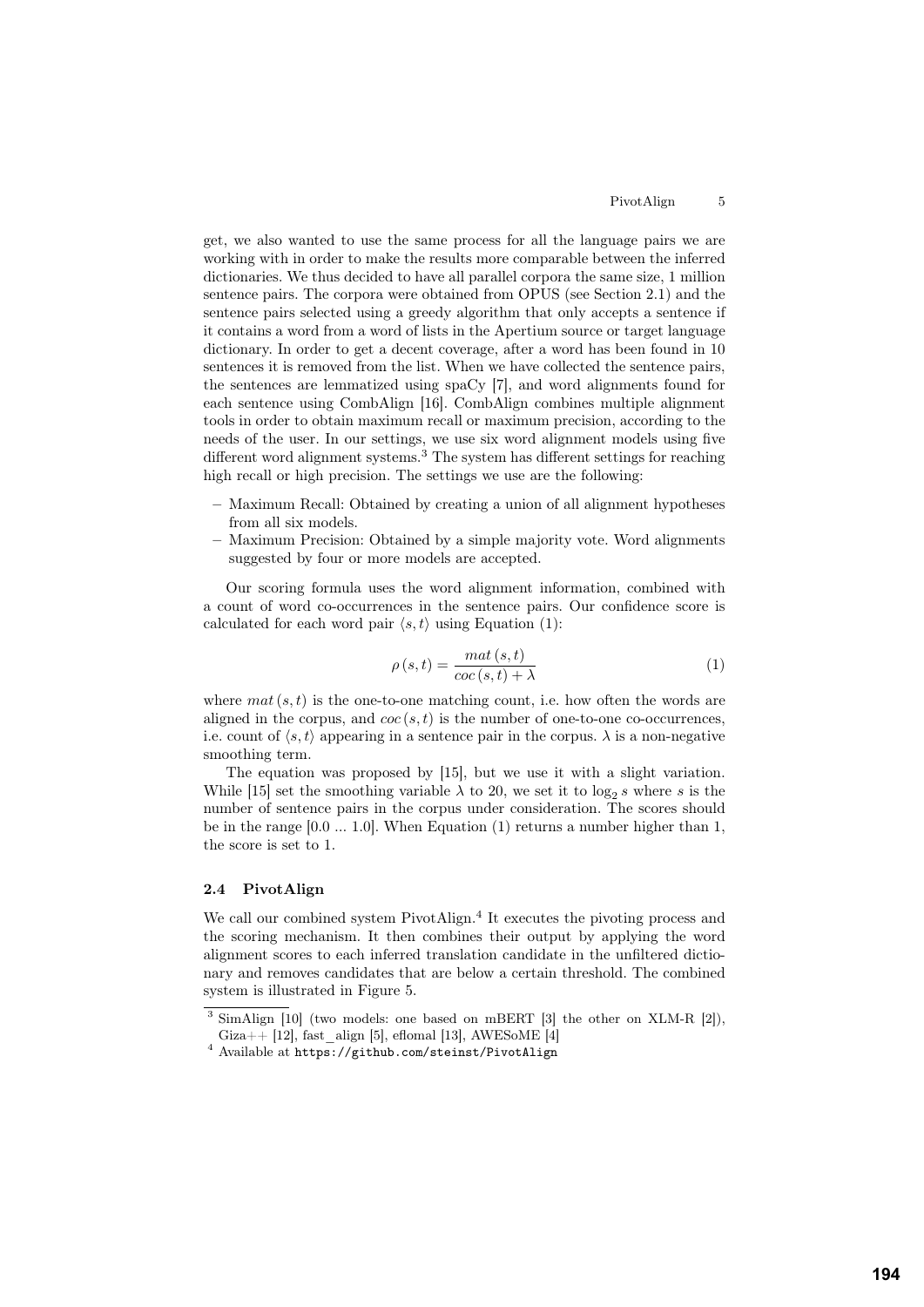6 S. Steingrímsson et al.



Fig. 5. PivotAlign

#### 2.5 Different PivotAlign Variants

We submitted three variants of PivotAlign to the TIAD 2021 shared task. One system variant aiming for high precision, another aiming for high recall and the third aiming for a high  $F_1$ -score. We try to achieve these aims through settings in the system: whether we apply the induced synonyms, how many dictionaries we use as intermediaries when pivoting, whether we set CombAlign for high recall or high precision, and how we set our thresholds. We set two types of threshold, the alignment score, and the alignment score combined with an absolute alignment count in the parallel data. That combination is used to try to raise the recall in cases where alignment is common, even though the two words co-occurred very often in the data without the alignment being suggested. Our hypothesis is that this helps with very common words. In order to decide settings and thresholds, we used the verification data sets and selected the ones reaching the highest precision, recall or  $F_1$ , depending on the aim for that system variant.

PivotAlign-P Our system variant aiming for high precision obtained an average precision of 0*.*75 on the verification sets. The settings used were:

- Pivot: Max two intermediary languages.
- Alignment filtering: Maximum precision (majority vote)
- $-$  Score:  $\rho(s,t) > 0.9$ ;  $\rho(s,t) > 0.6$  and count  $> 200$ ;  $\rho(s,t) > 0.15$  and count  $> 300.$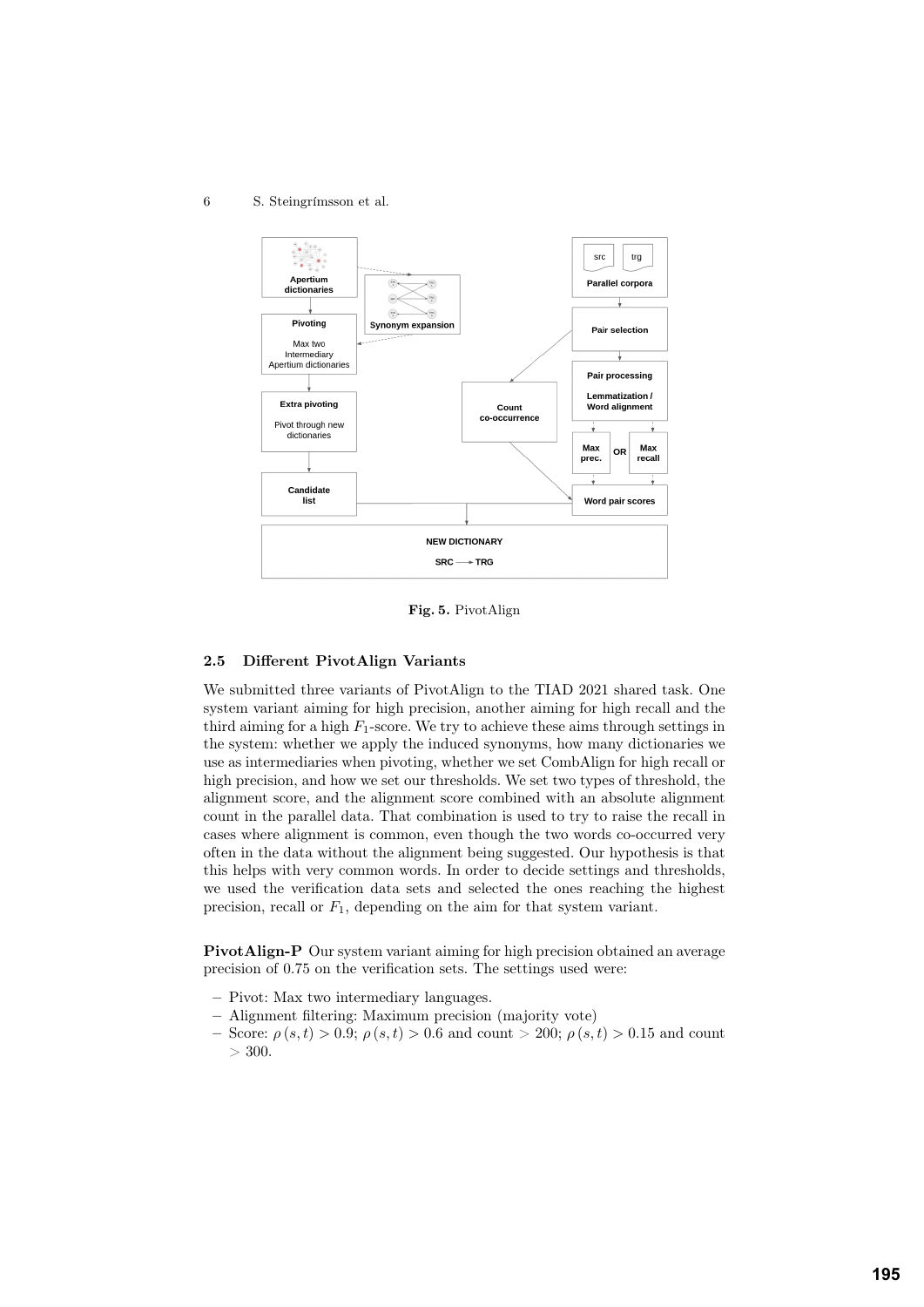PivotAlign-R Our system variant aiming for high recall obtained an average recall of 0*.*61 on the verification sets. The settings used were:

- Pivot: Max two intermediary languages; inferred synonyms added.
- Alignment filtering: Maximum recall (union of all)
- $-$  Score:  $\rho(s, t) > 0.15$ .

PivotAlign-F Our system variant aiming for high *F*<sup>1</sup> obtained an average Fscore of 0*.*49 on the verification sets. The settings used were:

- Pivot: Max two intermediary languages.
- Alignment filtering: Maximum recall (union of all)
- $-$  Score:  $\rho(s,t) > 0.28$ ;  $\rho(s,t) > 0.15$  and count  $> 200$ .

# 3 Shared Task Evaluation

Using the three different settings of PivotAlign described in Section 2.5, we generated translations in both directions for each language pair  $EN \rightarrow PT$ ,  $PT \rightarrow EN$ ,  $PT \rightarrow FR$ ,  $FR \rightarrow PT$ ,  $EN \rightarrow FR$  and  $FR \rightarrow EN$ . Evaluation of the results was carried out by the organisers against a gold standard with translations extracted from manually compiled pairs from an outside source, K Dictionaries (KD). To allow for comparison, only a subset of KD that is covered by Apertium was used to build the gold standard. Fourteen systems were submitted to the shared task and one of our submissions, PivotAlign-R scored highest both in term of recall and *F*1-measure. That system also had the highest coverage of all the systems submitted.

Using our preferred threshold, PivotAlign-P, aiming for high precision, achieved a precision of 0*.*85, which was the third highest. While two systems, TUAN-MUSEes and TUANMUSEca, had slightly higher precision, 0*.*86 and 0*.*87, they had much lower recall, 0*.*10 and 0*.*08 respectively, compared to 0*.*24 for PivotAlign-P. When the threshold for PivotAlign-P was raised, precision went up to 0*.*88, while recall went down to 0.15. By changing the thresholds for TUANMUSEes and TUANMUSEca these systems also reached a maximum presicion of 0.88,

| Top 5 Systems                |      |      |      |                                              |
|------------------------------|------|------|------|----------------------------------------------|
| System                       |      |      |      | $Precision   Recall   F_1-score   Coverage $ |
| $\vert$ PivotAlign-R $\vert$ | 0.71 | 0.58 | 0.64 | 0.77                                         |
| PivotAlign-F                 | 0.81 | 0.51 | 0.62 | 0.68                                         |
| ACDcat                       | 0.75 | 0.53 | 0.61 | 0.75                                         |
| <b>TUANWEsg</b>              | 0.81 | 0.47 | 0.59 | 0.76                                         |
| <b>TUANWEcb</b>              | 0.81 | 0.47 | 0.59 | 0.76                                         |

**Table 1.** The five highest ranking systems with regards to  $F_1$  score.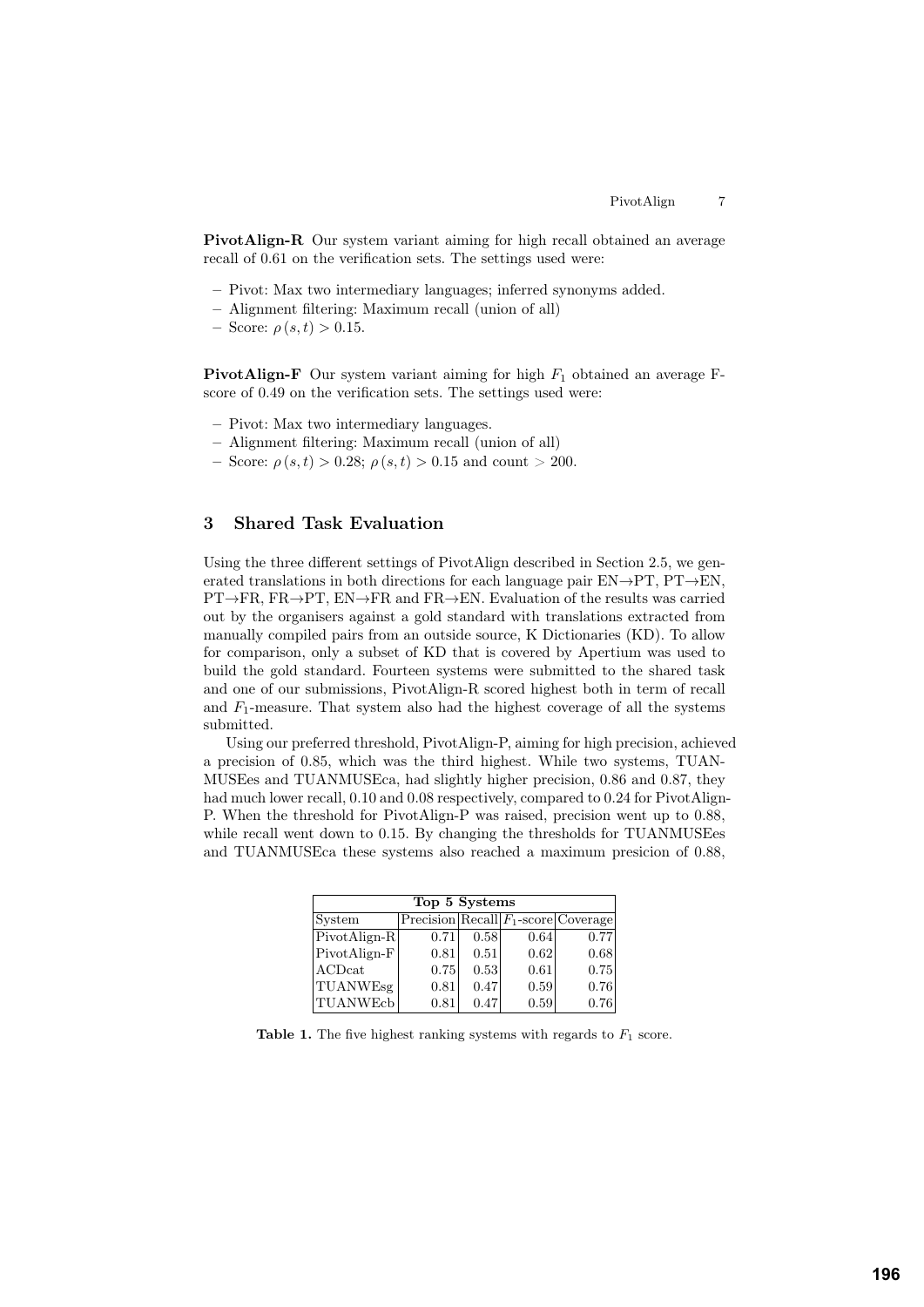while their recall went even further down. Thus, our system also had the potentially best precision score, outperforming other systems reaching the same precision score in terms of recall.

As previously stated, PivotAlign-R reached the highest recall of all systems in the shared task, 0*.*58, considerably higher than the next system ACDcat with 0.53. Surprisingly, PivotAlign-R also had the highest  $F_1$ -measure, 0.64, higher than the 0*.*62 that PivotAlign-F reached, but PivotAlign-F was aiming for more balance between P and R and through that the highest  $F_1$ -score. While this goal was achieved against the validation data sets, the composition of the test sets seems to be slightly different and when the system was run on the test sets the reduction in recall outweighed the increase in precision, thus having lower *F*1-measure than PivotAlign-R.

Finally, PivotAlign-R also had the highest coverage of all the participating systems, coverage being a measure of how many entries in the source language were translated with respect to the gold standard. The scores for the five highest ranking systems, with regards to  $F_1$  score, are shown in Table 1.

The candidate translations accepted by PivotAlign-R contained scores from 0*.*15 and up to 1*.*00. These scores measured against the evaluation sets show how the precision score rises linearly as the threshold rises, while recall goes down, see Figure 6. This indicates a good correlation between our alignment score and translation inference, showing that a scoring mechanism based on accurate alignments from an ensemble of word alignment tools, can be highly valuable for tasks such as this one.



Fig. 6. Precision, recall and  $F_1$  score charted against various threshold settings for PivotAlign-R. The threshold is highly correlated with all three scores.

## 4 Conclusion and Future Work

We have presented PivotAlign, a system that compiles two types of translation candidate lists and induces a dictionary from them. One translation candidate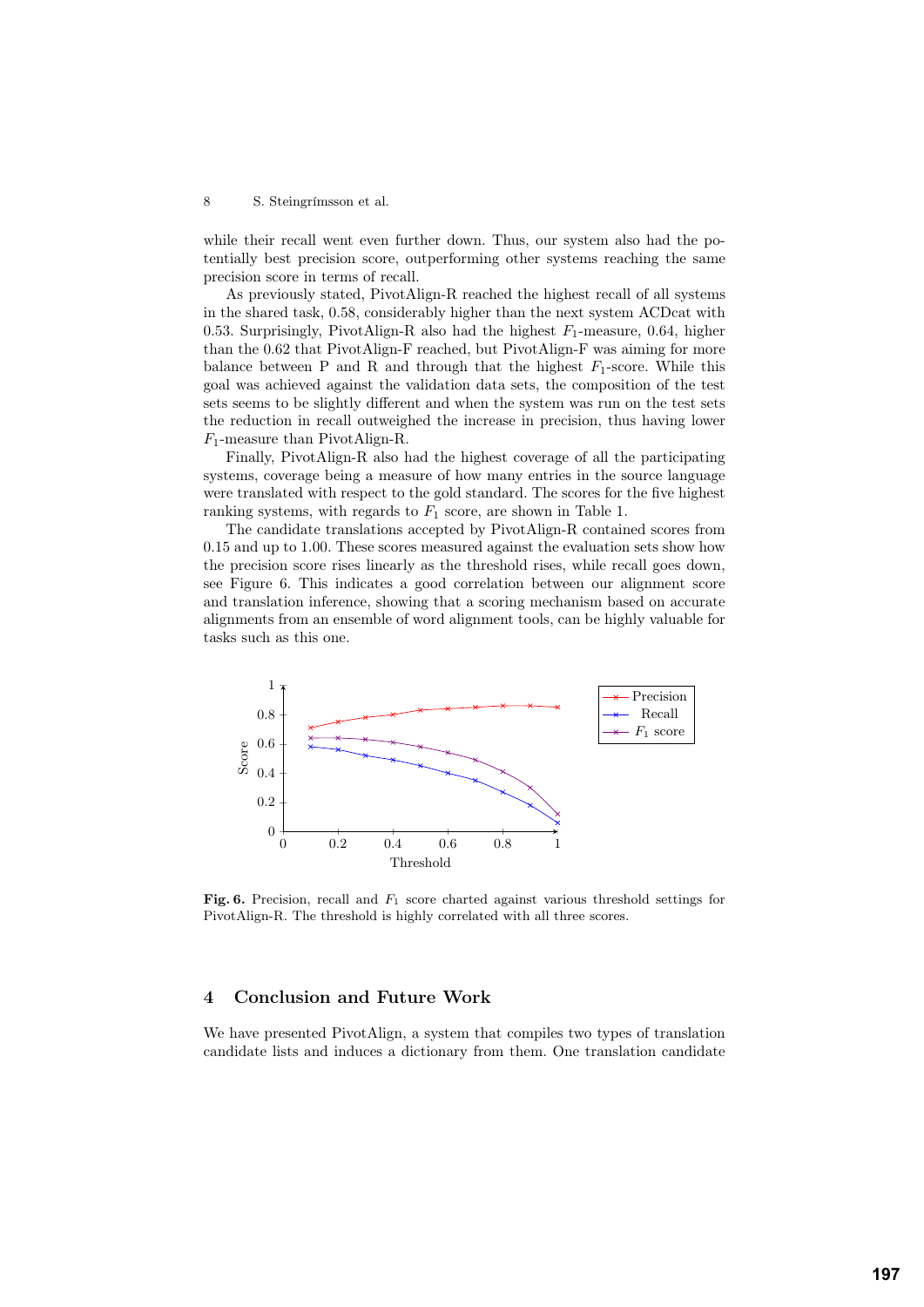list is built from parallel corpora using highly accurate word alignments, with a score indicating the likelihood of a pair being a pair of equivalents. The other candidate list is generated by inferring translations through pivoting via intermediary dictionaries.

In order to be able to have a similar setup for all language pairs, we limited our parallel corpora to one million sentence pairs for each language pair. There are much larger parallel corpora available for these language pairs and our first step in trying to improve our system will be to enlarge the corpora used for word alignment scoring. Adding additional scoring mechanisms and training a binary classifier to select candidate pairs based on multiple different types of scores may also bring improvements. For instance, it may be worthwhile to make use of scores derived from cross-lingual word embeddings, as they have been shown to perform reasonably well for this task [8]. When pivoting through the Apertium graph we pivot through a maximum of two intermediary languages. By allowing more than two intermediary languages our code will run slower but it will likely return more translation candidates. This may raise recall without necessarily lowering precision substantially.

We have shown that using a parallel corpus and high-precision word alignments is a viable mechanism for scoring inferred translation candidates, and that by combining that with a candidate list generated by pivoting, competitive results can be achieved, in our case securing our system the first position among the participating systems in the TIAD 2021 shared task.

## Acknowledgements

This work is supported by the Language Technology Programme for Icelandic 2019-2023, funded by the Icelandic government, and by the ADAPT Centre for Digital Content Technology which is funded under the Science Foundation Ireland (SFI) Research Centres Programme (Grant No. 13/RC/2106) and is cofunded under the European Regional Development Fund.

# References

- 1. Caseli, H.M., Nunes, M.d.G.V., Forcada, M.L.: Automatic induction of bilingual resources from aligned parallel corpora: application to shallow-transfer machine translation. Machine Translation 20, 227–245 (2006)
- 2. Conneau, A., Khandelwal, K., Goyal, N., Chaudhary, V., Wenzek, G., Guzmán, F., Grave, E., Ott, M., Zettlemoyer, L., Stoyanov, V.: Unsupervised Cross-lingual Representation Learning at Scale. In: Proceedings of the 58th Annual Meeting of the Association for Computational Linguistics. pp. 8440–8451. Online (Jul 2020)
- 3. Devlin, J., Chang, M.W., Lee, K., Toutanova, K.: BERT: Pre-training of Deep Bidirectional Transformers for Language Understanding. In: Proceedings of the 2019 Conference of the North American Chapter of the Association for Computational Linguistics: Human Language Technologies, Volume 1 (Long and Short Papers). pp. 4171–4186. Minneapolis, Minnesota (Jun 2019)